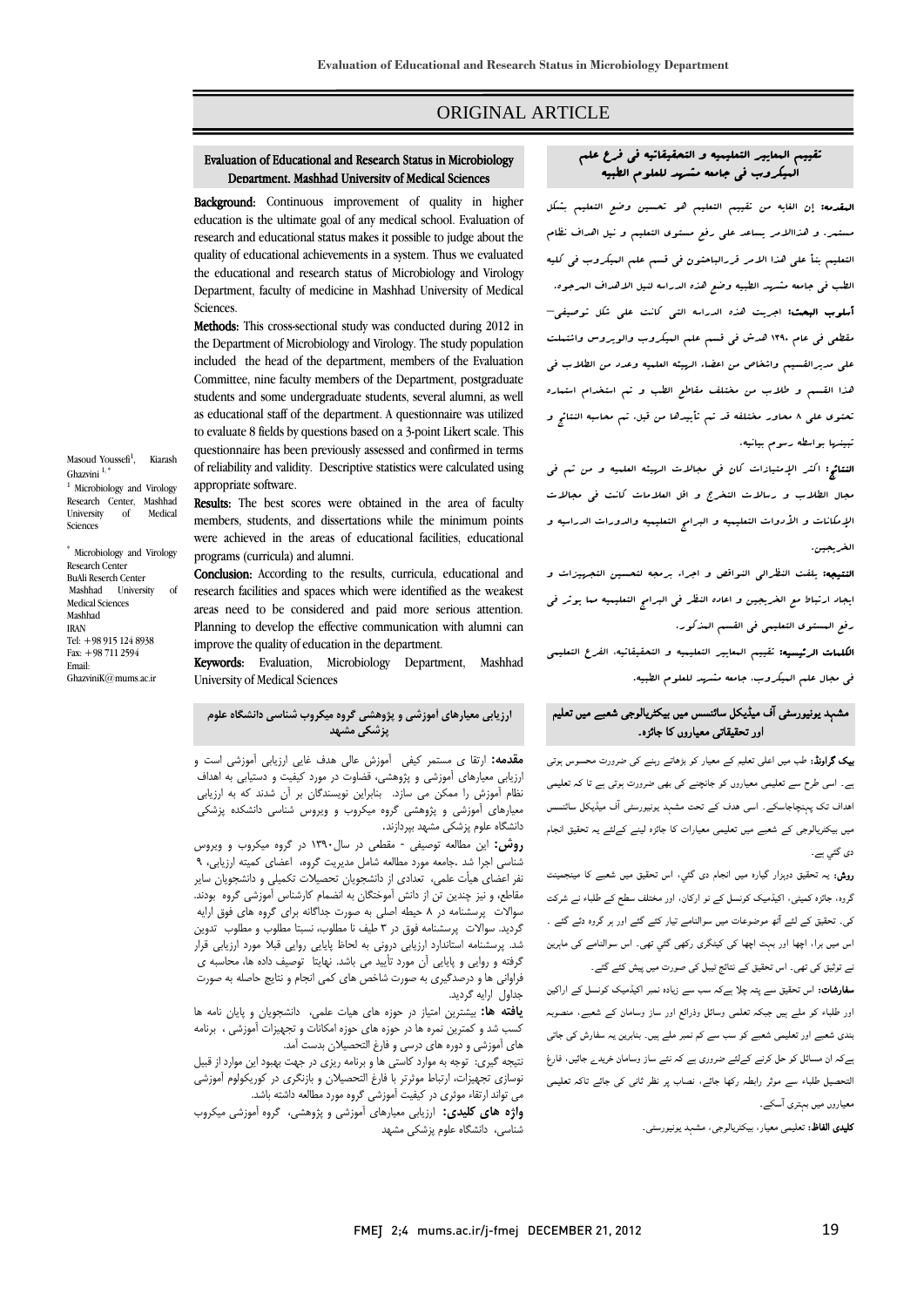$\overline{a}$ 

## **INTRODUCTION**

 Higher education institutions are important elements for society development. To achieve the desired results, one of educational quality. The quality of these organizations is increasingly influenced by factors inside and outside the institution. Despite advances in the field of education, yet general agreement on how to manage the quality of education institutions management are as follows. a) Planning; b) Organizing; c) Directing; d) Monitoring and Evaluation (3). Among these, monitoring and evaluation play crucial roles. The evaluation is a process to improve the quality of the the most important issues that should be considered is has not been reached.(1, 2) Functions of the higher education education using the collection and judgment of data.

Growing needs of experts and a growing number of students have high lightened the importance of the quality of education.(4) In recent years, many researchers have conducted studies in this field. In this regard, an specific importance. (5) Each evaluation program consists of systematic data collection, observation, analysis, and finally summarizing all the information to judge and to determine traditional approach, changes within or outside the appropriate evaluation that leads to accurate judgment is of the quality of the educational system. However, in a organization, might challenge the evaluation process. (6)

 Conventional models of evaluation for higher education institutions, include assessment of the content, data and  $\mu$ Process evaluation, and outcome evaluation. $(v, 0)$  The evaluation of the department of Microbiology and Virology, Mashhad University of Medical Sciences was conducted based on this common pattern for evaluation (9, 10). We process evaluation, and outcome evaluation.(7, 8) The

 programs provided at the Department of Microbiology and Virology to estimate and address the limitations and strengths. The ultimate aim is to promote the quality of the education in the field of microbiology for medical students<br>as well as postoraduate students hope this process assess the efficacy of educational as well as postgraduate students.

 $\overline{a}$ 

l

 $\overline{a}$ 

#### **METHODS**

 $\overline{a}$  Microbiology and Virology, Mashhad University of Medical Sciences during 2012. The data collection tool was a questionnaire. Through this descriptive cross-sectional study, the efficacy of provided education was assessed in 8 neids; the mission and objectives, training, factify,<br>"student", "teaching and learning strategies", "educational and research facilities," "dissertation", and "graduates". The study population consisted of the head of the department, evaluation team, 9 faculty members in the department, the students (such as medical students, dentistry, pharmacy and paramedical students),and also some of alumni. These questions were presented separately to these groups. This questionnaire was based on a 3-point Likert scale. The terms of validity and reliability (Cronbach's alpha= 0.85). Finally descriptive statistics were calculated using SPSS. Educational evaluation results were analyzed based on SWOTS This study was conducted in the Department of fields; "the mission and objectives", "training", "faculty", PhD and M.Sc. students together with the undergraduate questionnaire had been previously assessed and confirmed in (strengths, weaknesses, opportunity, and threats) method.

### **RESULTS**

 Findings based on the degree of desirability of the 8 fields were as follows:

| Table 1: The degree of desirability in Mission, goals, organization field |       |                      |                |
|---------------------------------------------------------------------------|-------|----------------------|----------------|
| <b>Criteria</b>                                                           | score | <b>Maximum</b> score | Desirability % |
| Mission, goals                                                            | 9     | 16                   | 56.25%         |
| Head of the department                                                    | 22    | 30                   | 73.33%         |
| Program to develop courses and educational fields                         | 6     | 9                    | 66.66%         |
| Resource development                                                      | 3     | 10                   | 30%            |
| Regulations and rules                                                     | 6     | 8                    | 75%            |
| Faculty members participation in educational planning                     | 7     | 8                    | 87.5%          |
| Financial resources                                                       | 2     | 10                   | 20%            |
| Activities outside the university                                         | 8     | 14                   | 57.14%         |
| Sum.                                                                      | 63    | 105                  | 60%            |

L

| Table 2: The degree of desirability in Courses and curricula field |       |                      |                       |
|--------------------------------------------------------------------|-------|----------------------|-----------------------|
| <b>Criteria</b>                                                    | score | <b>Maximum score</b> | <b>Desirability</b> % |
| Curriculua and educational goals                                   | 9     | 12                   | 75%                   |
| Fields of study and faculty member expertise                       | 6     | 14                   | 42.85%                |
| Need to revise the curriculum and course                           | 4     | 10                   | 40%                   |
| Sum                                                                | 19    | 36                   | 77%                   |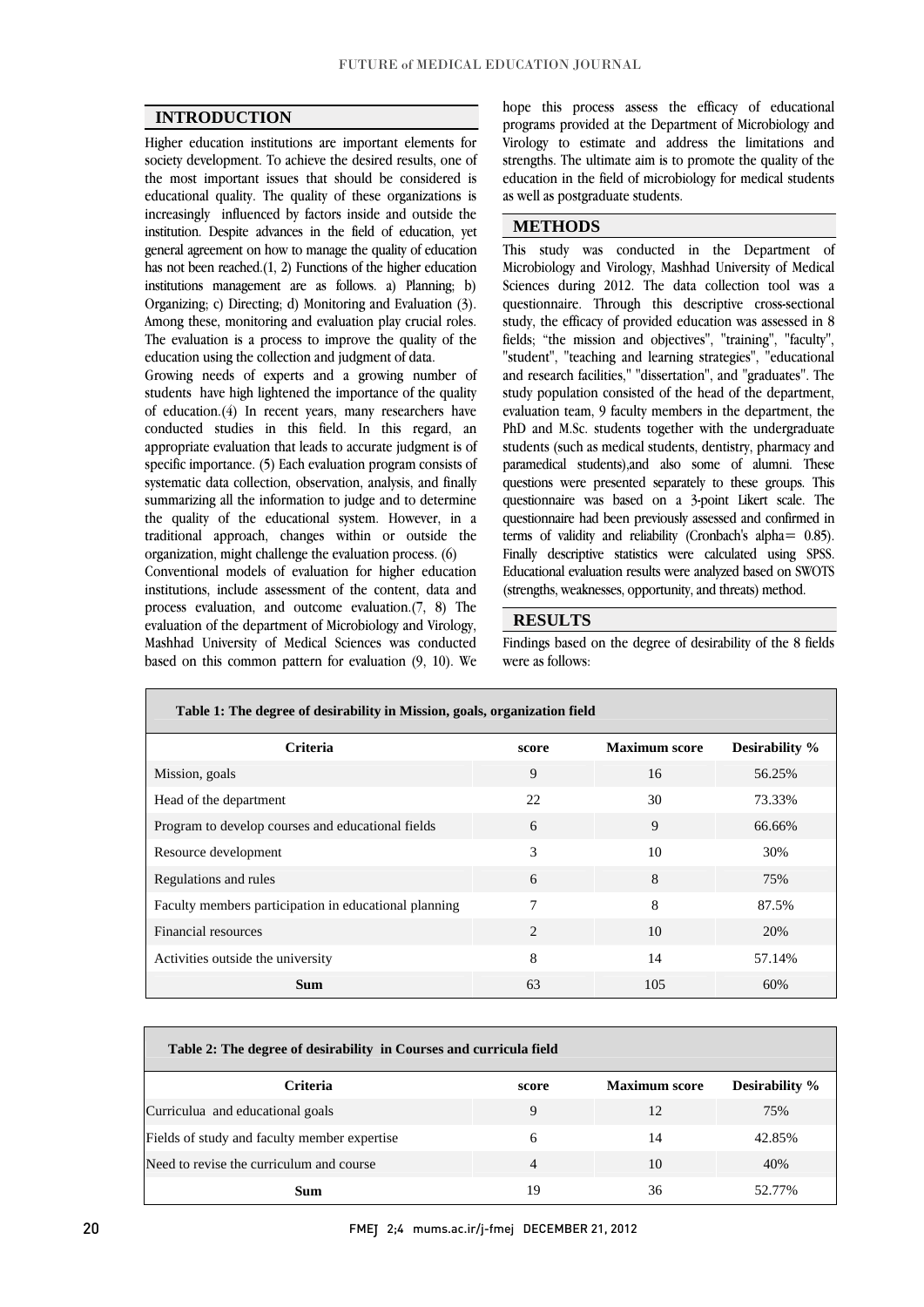| Table 3: The degree of desirability in faculty members field |                |                      |                       |
|--------------------------------------------------------------|----------------|----------------------|-----------------------|
|                                                              |                |                      |                       |
| <b>Criteria</b>                                              | score          | <b>Maximum</b> score | <b>Desirability</b> % |
| The number of faculty members                                | 8              | 10                   | 80%                   |
| Educational activities of faculty members                    | 8.75           | 10                   | 87.5%                 |
| Research activities of faculty members                       | 11             | 12                   | 91.66%                |
| Executive activities of faculty members                      | 7              | 8                    | 87.5%                 |
| Academic level of faculty members                            | $\overline{4}$ | 10                   | 40%                   |
| Sum                                                          | 38.75%         | 50                   | 77.5%                 |

| Table 4: The degree of desirability in student's field |                |                      |                       |
|--------------------------------------------------------|----------------|----------------------|-----------------------|
|                                                        |                |                      |                       |
| Criteria                                               | score          | <b>Maximum</b> score | <b>Desirability</b> % |
| Admitting process and student development              | 13             | 16                   | 81.25%                |
| The number and distribution of students                | $\overline{4}$ | 9                    | 44.44%                |
| Student participation in educational planning          | 7.5            | 10                   | 75%                   |
| Student interaction with faculty members               | 12             | 12                   | 100\%                 |
| Students' awareness and interest in the field of study |                | 9                    | 11.11%                |
| Viewpoint of students about the department             | 14             | 24                   | 58.33%                |
| Research activities of the students                    | 8.75           | 10                   | 87.5%                 |
| sum                                                    | 60.25          | 90                   | 66.94%                |

| Table 5: The degree of desirability in teaching / learning strategies field |       |                      |                       |
|-----------------------------------------------------------------------------|-------|----------------------|-----------------------|
| Criteria                                                                    | score | <b>Maximum</b> score | <b>Desirability</b> % |
| Models and teaching methods                                                 | 13    | 20                   | 65%                   |
| Resources and training tools                                                | 12    | 15                   | 80%                   |
| Assessment of Educational Progress                                          | 11    | 15                   | 73.33%                |
| Feedback from previous evaluations                                          | 9     | 15                   | 60%                   |
| sum                                                                         | 45    | 65                   | 69.23%                |

l

| Table 6: The degree of desirability in Educational facilities field |       |                      |                       |
|---------------------------------------------------------------------|-------|----------------------|-----------------------|
| Criteria                                                            | score | <b>Maximum</b> score | <b>Desirability</b> % |
| Educational and administrative spaces                               | 4     | 10                   | 40%                   |
| Library and IT unit                                                 | 2     | 12                   | 16.66%                |
| Computer facilities and services                                    | 5     | 12                   | 41.66%                |
| Workshops and laboratories                                          | 8     | 15                   | 53.33%                |
| Audio-visual facilities                                             | 6     | 15                   | 40%                   |
| sum                                                                 | 25    | 64                   | 39.06%                |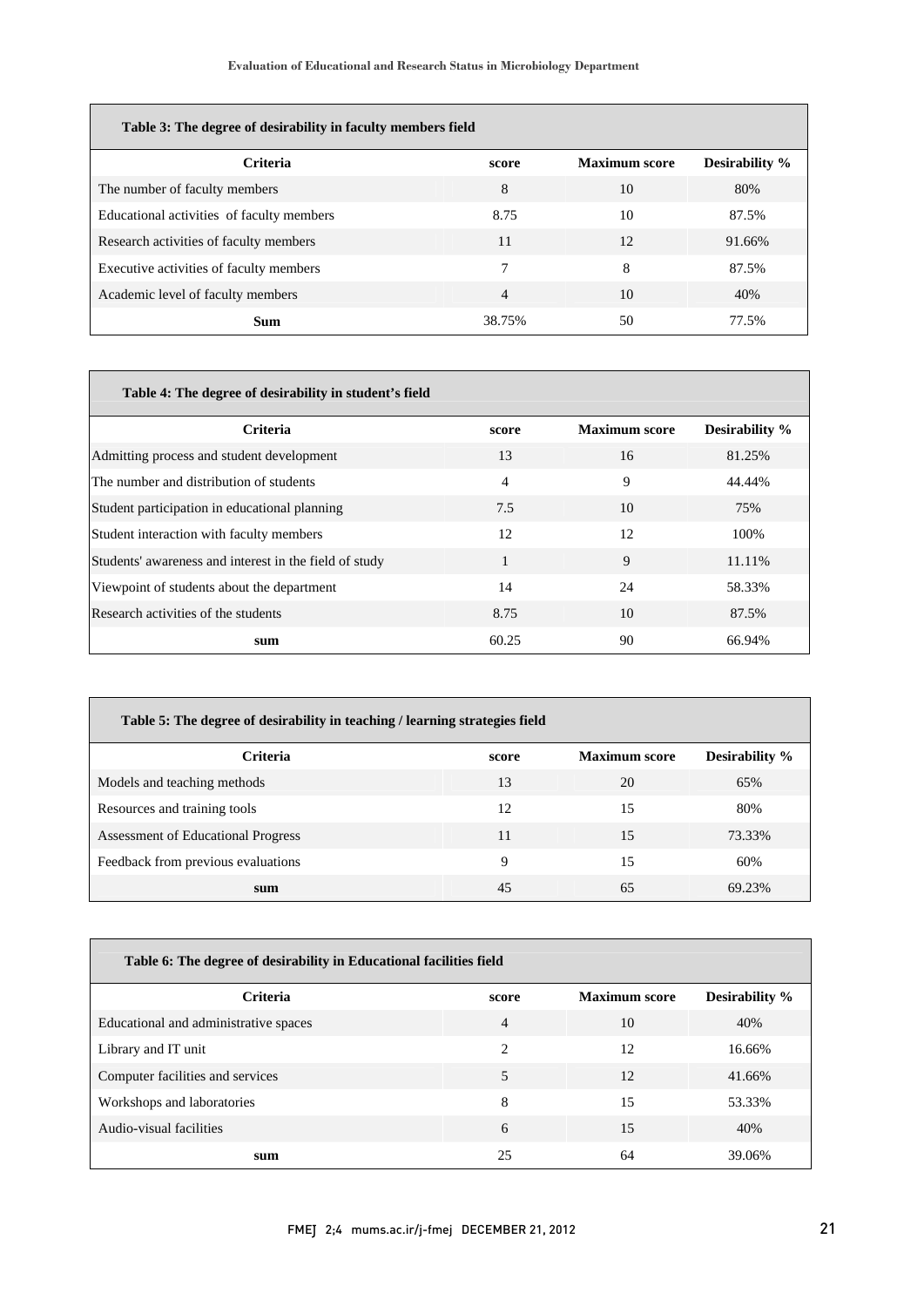| Table 7: The degree of desirability in Thesis, Sabbaticals, seminars field |       |                      |                       |
|----------------------------------------------------------------------------|-------|----------------------|-----------------------|
| <b>Criteria</b>                                                            | score | <b>Maximum</b> score | <b>Desirability</b> % |
| Quality of thesis and dissertations                                        | 17    | 18                   | 94.44%                |
| Seminars held by the department                                            | 7     | 15                   | 46.66%                |
| Research contracts                                                         | 6     | 12                   | 50%                   |
| sum                                                                        | 30    | 45                   | 66.66%                |

| Table 8: The degree of desirability in alumni field |       |                      |                |
|-----------------------------------------------------|-------|----------------------|----------------|
| <b>Criteria</b>                                     | score | <b>Maximum</b> score | Desirability % |
| Postgraduate education                              | 6     | 12                   | 50%            |
| Communication with graduates after graduation       | 3     | 18                   | 16.66%         |
| Scientific articles and books by the Alumni         | 6     | 9                    | 66.66%         |
| Alumni careers and job opportunity                  | 9     | 9                    | 100\%          |
| Capabilities of graduates                           | 5     | 9                    | 55.55%         |
| sum                                                 | 29    | 57                   | 50.87%         |

Ξ

## **DISCUSSION**

**Regarding the mission and goals of the department as the**  first evaluated field, the status of the department is appropriate. However, the department score was unfavorable in some cases such as training manual for new at the beginning of the course increases students' learning efficiency, it is necessary to properly develop such guidelines. In most cases the score of management was favorable except for the participation of students in planning in international unit of the university and reduction of administrative and bureaucratic procedures. physical resources and facilities were not acceptable. Also the department did not succeed to obtain resources outside the university. This can be improved by reducing the bureaucracy and expanding relationships with industry and schedule for taking sabbaticals by faculty members. Considering the rapid growth of science, the need for taking sabbatical courses and expanding the relationship students. As a guideline to give an overall view of the course educational planning. The department situation to attract foreign students is unacceptable. This can be improved by Unfortunately, the criteria for department status in terms of the private sector. It seems that there is no programmed with other academic centers has been increased.

with other academic centers has been increased.<br>Regarding the field of curricula and courses, the overall condition is moderate. The Non-Core courses were not offered by the department. The current educational program is too rigid though the university can offer up to  $10\%$  of each curriculum as non- core courses and be more should provide Non-Core Courses based on their ability and flexible. This potential should be activated and universities capacity.

 The status of the department in the field of faculty members Department has repeatedly won awards because of research activities. However, the department failed to admit guest researchers from other universities. This can be improved and educational and research activities was appropriate. by facilitating the process at faculty and university levels.

by racuitating the process at racuity and university levels.<br>In the field of students, the department had a relatively good condition in most areas. However, the number of postgraduate students was not consistent with the educational facilities. This deficiency can be overcome with additional resources as the number of students increasing. The department also failed to involve the students in educational planning educational planning.

 In the fifth field, teaching and learning strategies were evaluated. Learning output is still assessed by the traditional method of taking test in the end of semester in the<br>department so new and appropriate plans for students evaluation are needed. Moreover, the exam results were not method of taking test in the end of semester in the finally analyzed.

 There are many deficiencies and defects in the field of well as the space which needs to be expanded. Special programs and mechanisms should be considered to educational facilities, Physical facilities, and equipment as renovate laboratory equipment and facilities.

 More attention should be paid to the theses and organizations should be facilitated. Sabbatical courses must be encouraged to develop the relationship with other dissertations and research contracts with relevant research centers.

 In the field of graduates, although continuing education programs are netting alumni should be increased furthermore. Fortunately, scientific works and future career of the graduates were programs are held regularly for graduates, the communication